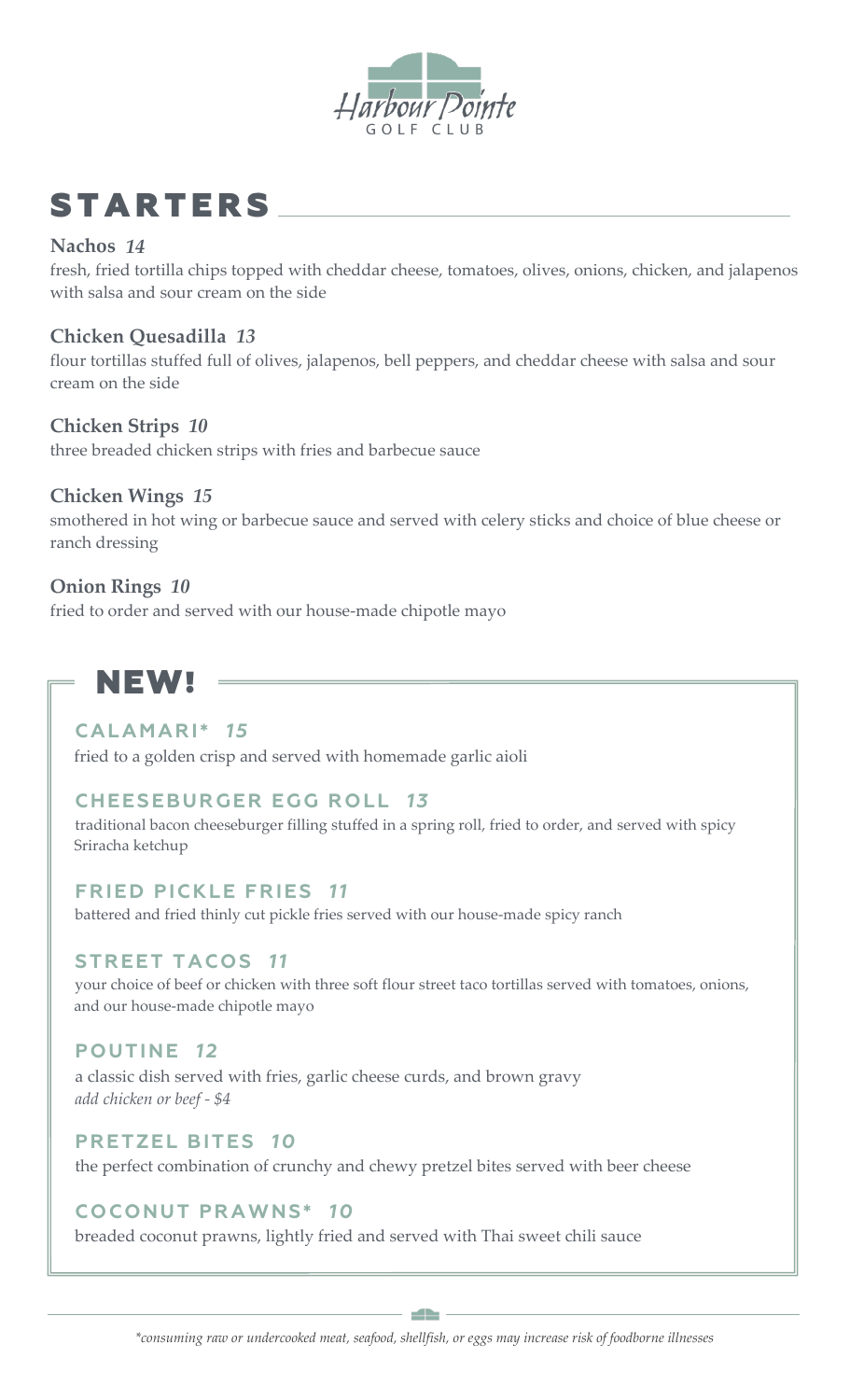

## SANDWICHES & WRAPS

*served with your choice of fries, tater tots, or coleslaw, or add \$1.50 for a garden salad or onion rings*

#### **Clubhouse\*** *15*

turkey, ham, peppered bacon, lettuce, tomato, and mayonnaise with Swiss and cheddar cheeses on a trio of toasted wheat bread

#### **Reuben** *14* sliced corned beef, sauerkraut, Swiss cheese, and Thousand Island dressing on grilled marble rye

#### **BLTA\*** *13*

four slices of peppered bacon with lettuce, tomato, avocado, and mayo

#### **Halibut & Chips** *19 / 16*

two or three pieces of beer-battered halibut with coleslaw, house-made tartar sauce, and your choice of fries or fresh, fried lattice chips

#### *NEW!* **Blackened Salmon\*** *17*

grilled blackened salmon on a brioche bun and served with lettuce, tomato, avocado, and garlic mayo

#### **Prime Rib Dip\*** *15*

sliced prime rib piled high with Swiss cheese and crispy onion straws on a toasted French roll served with rosemary au jus

#### **Patty Melt\*** *13*

Swiss cheese, grilled onions, and Thousand Island dressing served on grilled marble rye

#### *NEW!* **Philly Cheesesteak** *15*

thinly sliced prime rib piled high with onion, sweet green peppers, and beer cheese

#### **Cajun Chicken Wrap** *13*

spicy chicken, cheddar cheese, lettuce, tomato, and Chipotle mayo wrapped in a tomato tortilla

#### **California Chicken Burger** *15*

grilled chicken breast, Swiss cheese, peppered bacon, avocado, lettuce, tomato, and mayo

# BUILD YOUR OWN BURGER\* *served with lettuce, tomato, pickles, onions, and mayo*

| <b>BACON</b>          | <b>GRILLED ONIONS</b>        |     |
|-----------------------|------------------------------|-----|
| HAM                   | <b>FRIED ONION RINGS</b>     |     |
| <b>CHEDDAR CHEESE</b> | $EGG*$                       | 1.5 |
| <b>SWISS CHEESE</b>   | <b>AVOCADO</b>               | 1.5 |
| PEPPER JACK CHEESE    | <b>DOUBLE BURGER PATTY 6</b> |     |
| <b>JALAPEÑOS</b>      | <b>BLUE CHEESE CRUMBLES1</b> |     |